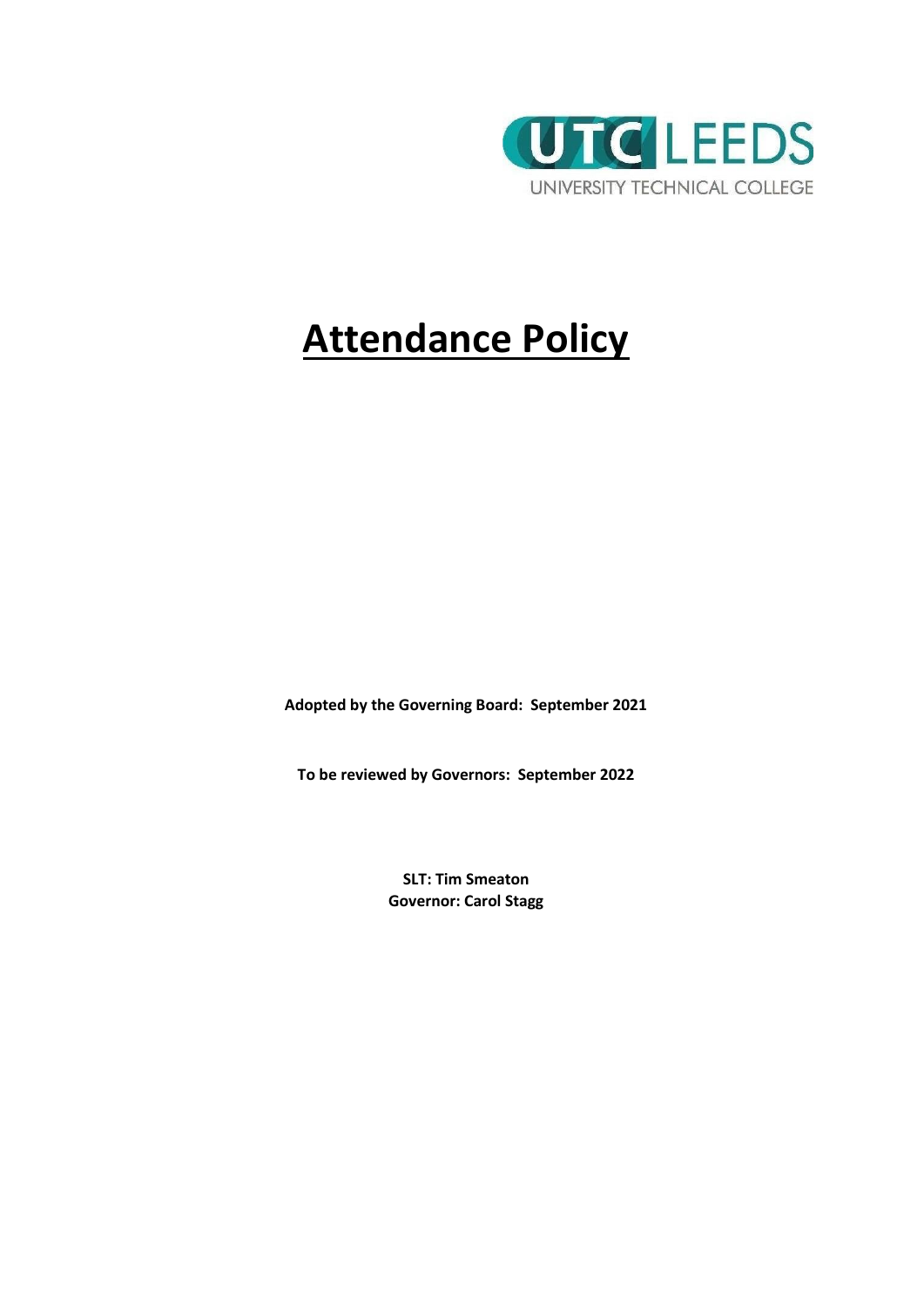# **Attendance policy 2021-2022**

## **Introduction:**

Promoting positive behaviour and excellent attendance is the responsibility of UTC Leeds, parents/ carers and the pupils. It is important that we work together to ensure that all our young people attend school every day to gain the very best education, opportunities and support available to them.

UTC Leeds has a duty to refer any absence of ten days or more where we have been unable to make contact with the parent/child or have general concerns about the absence to other agencies.

We are also required by law to take an attendance register twice a day, and this shows whether the student is present, engaged in an approved educational activity off-site, or absent. UTC Leeds can authorise the absence, not parents. This is why information about the cause of each absence is always required.

## **The Government expects:**

Schools and local authorities to:

- Promote good attendance and reduce absence, including persistent absence
- Ensure every pupil has access to full-time education to which they are entitled and act early to address patterns of absence
- Parents to perform their legal duty by ensuring their children of compulsory school age who are registered at school attend regularly
- All pupils to be punctual to school and their lessons

## **The law:**

The Education Act 1996 states that if a child of compulsory school age fails to attend regularly at a school at which they are registered, or at a place where alternative provision is provided for them, the parents may be guilty of an offence and can be prosecuted by the local authority. In addition to using these powers, local authorities and schools can develop other practices to improve attendance.

## **Expectations:**

Attendance below 90% is classed as Persistent Absenteeism by the Department for Education and will trigger an intervention by the school.

Good attendance is over 96%.

It is expected that students will attend UTC Leeds every day it is open, achieving a minimum of 96% or above attendance, unless they are genuinely ill.

**Students with good attendance benefit from:** 

Continuity of learning in lessons.

● Improved performance in examinations.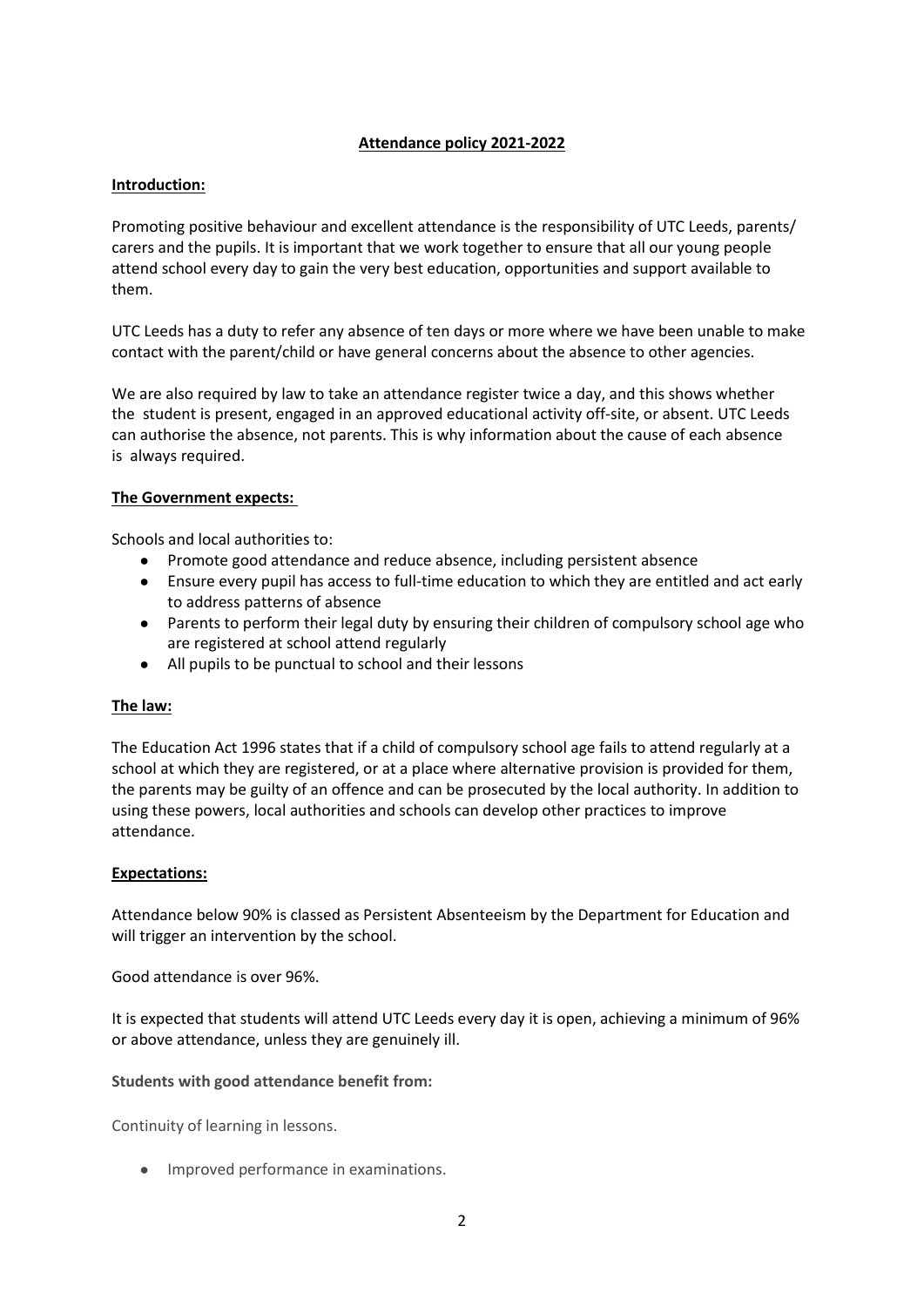- Support and guidance.
- Developing good habits for adult life.
- References for further education or employment highlighting their reliability.

We therefore ask for your support to keep absenteeism to a minimum, so that we can prepare your son/daughter effectively for their future.

Research has proven that poor attendance can affect the progress that students make. Students with 100% attendance tend to achieve beyond their target grades whist students with 90% attendance often achieve one grade lower than their expected target grade.

| Attendance during one<br>school year | Equals days<br>absent | Which is approximately<br>weeks absent | Absence over<br>5 years |
|--------------------------------------|-----------------------|----------------------------------------|-------------------------|
| 95%                                  | 9 days                | 2 weeks                                | 1⁄4 year                |
| 90%                                  | 19 days               | 4 weeks                                | $\frac{1}{2}$ year      |
| 80%                                  | 38 days               | 8 weeks                                | 1 year                  |
| 70%                                  | 59 days               | 12 weeks                               | $1\frac{1}{2}$ years    |
| 50%                                  | 100 days              | 20 weeks                               | $2 \frac{1}{2}$ years   |

**Leave of absence:**

At UTC Leeds we understand that some medical appointments will need to take place during school hours. However, we ask parents/carers, where possible, to try and obtain orthodontist or GP appointments during out of school hours. If appointments are made in school hours and your child's attendance has dropped to 90% or below then we must receive medical evidence so we can authorise the absence. Students are asked to complete an absence request form for any appointments.

Please note that from September 2013, schools are no longer allowed to authorise any requests for children to be taken out of school for a holiday during term time. Requests for leave can only be granted in exceptional circumstances which should be put in writing to the Principal. The Principal will then decide if this absence will be authorised.

Parents/Carers may receive a penalty notice if their child is absent from school without permission. If you choose to take an unauthorised leave of absence then you may be at risk of a £120 fine from Leeds City Council.

Should the parent/carer fail to pay then the case will be considered for presentation to the magistrates under Section 444 of the Education Act 1996 for the offence of failing to ensure their child attends school regularly. Should this happen, parents/carers face a fine of up to £1000 and a criminal record if they are found guilty.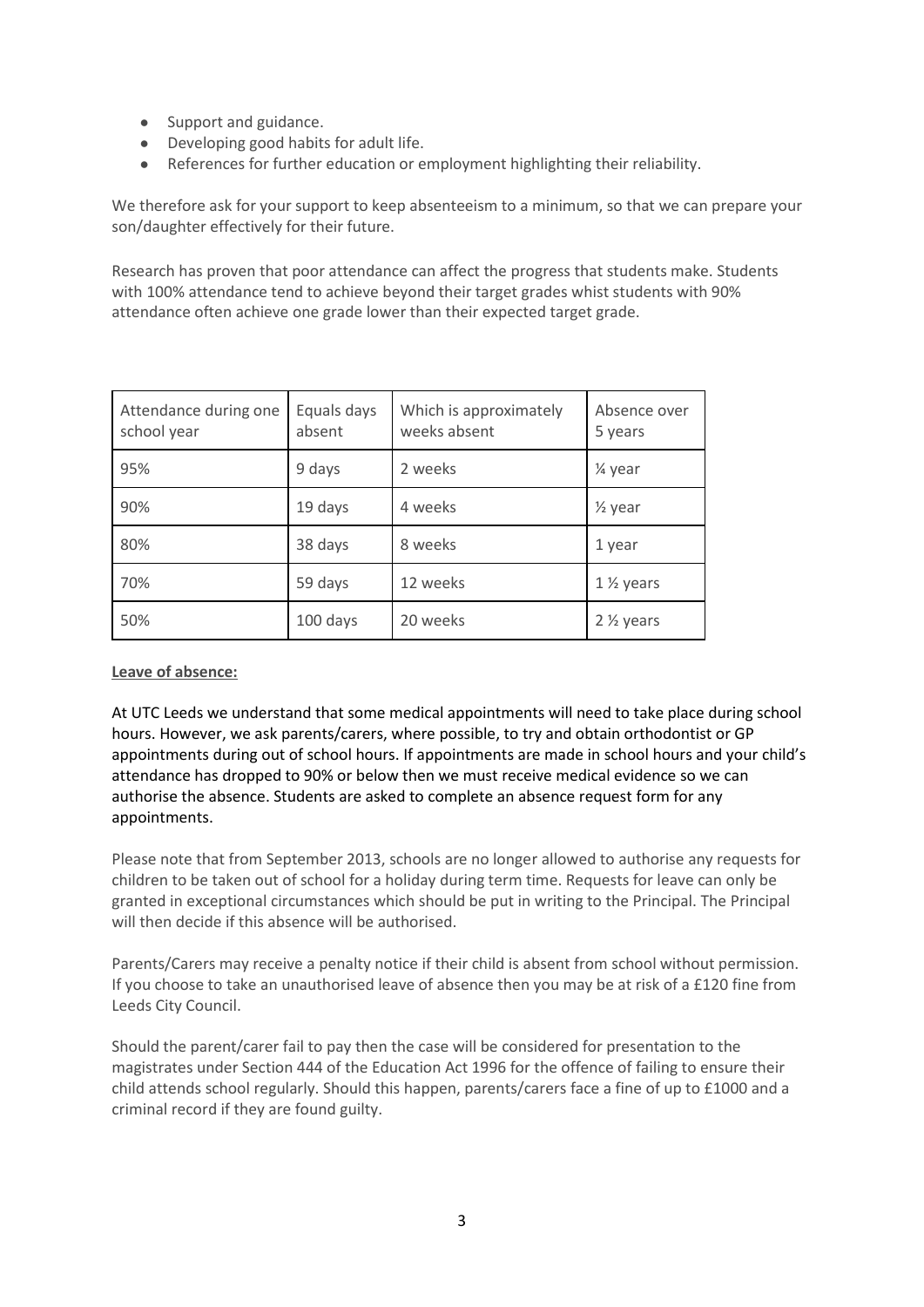# **Responding to Non- Attendance:**

If we haven't received contact from a parent/ carer, UTC Leeds will respond in the following manner:

- First day telephone contact/ text will be sent to all pupils before 9.30 am. Further attempts at communication may also be made.
- If we haven't received communication from parent/ carer after three days then we will aim to complete a home visit.
- If we have further concerns then we may contact external agencies for support.

## **Absence Procedures for parents/carers:**

If your child is absent you must:

- Contact us before 8.30 am on the first day of absence and every day your child is absent on the Attendance Line 0113 3530140.
- Provide medical evidence if your child has attended the doctor or is prescribed any medication.
- Keep us up to date with any medical conditions that your child has.

## **Important information:**

At UTC Leeds we would like to support all parents/ carers and students. Therefore, where necessary, school will seek to provide or signpost support for students and/or parents/ carers.

We will track and monitor the attendance of all young people in the college.

We share a young person's Registration Certificate when transferring information between schools or other relevant external agencies.

## **Schedule of the school day:**

|               | Y10 & 12        |               | yr 11/13        |
|---------------|-----------------|---------------|-----------------|
| 8.25-8.45     | PT.             | 8.25-8.45     | PT              |
| 8.45-9.35     |                 | 8.45-9.35     |                 |
| 9.35-10.25    | 2               | 9.35-10.25    | 2               |
| 10.25-10.45   | <b>break</b>    | 10:25-11:15   | 31              |
| 10.45-11.35   | 3               | 11.15-11.35   | break           |
| 11.35-12.25   | 4               | 11.35-12.25   | 4               |
| 12.25-12.55   | lunch           | 12.25-1.15    | 5               |
| 12.55-1.45    | 5               | $1.15 - 1.45$ | lunch           |
| 1.45-2.35     | 6               | 1.45-2.35     | $6 \mid$        |
| $2:35 - 3:25$ | 7 and societies | $2:35 - 3:25$ | 7 and societies |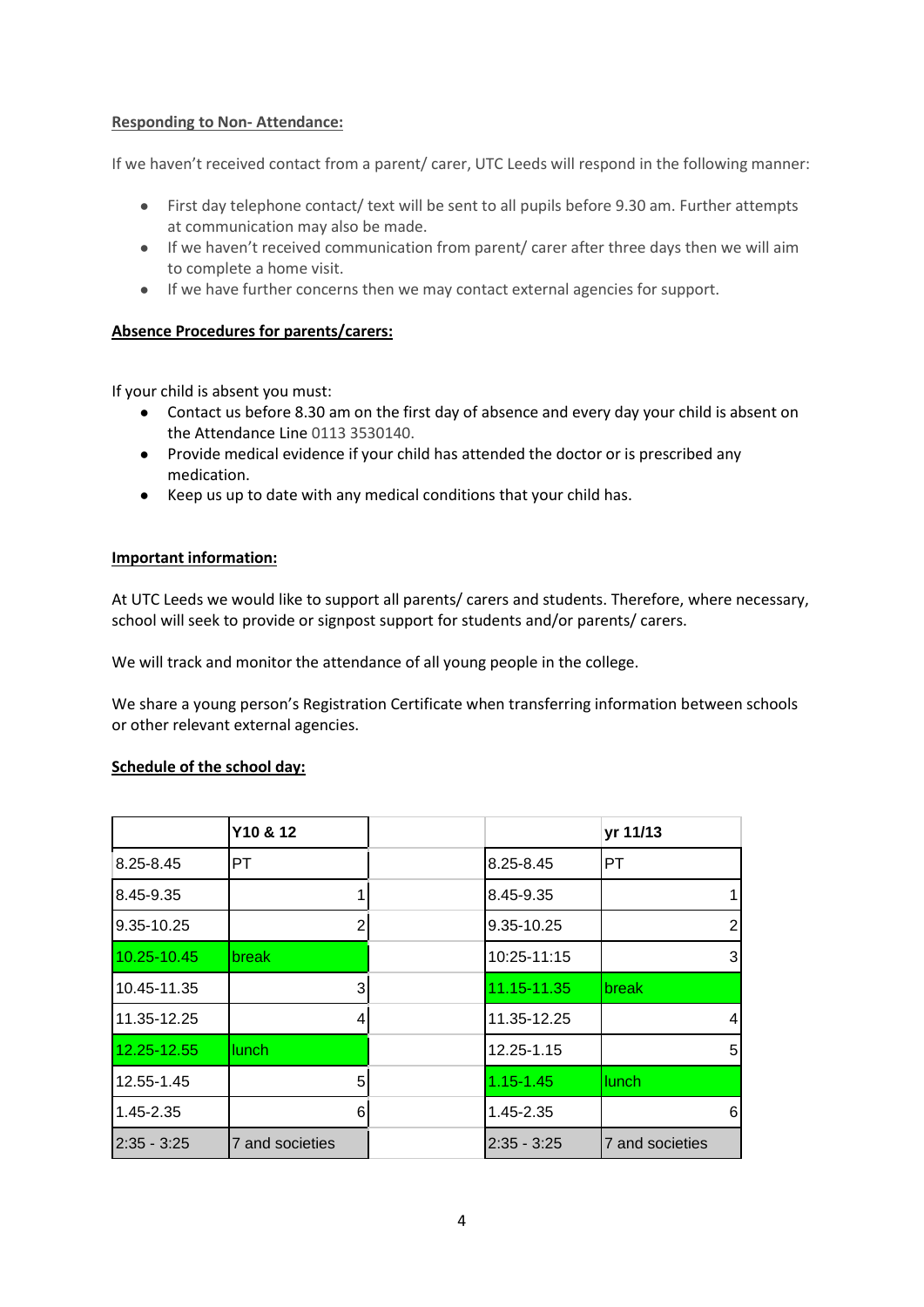# **Punctuality:**

It is essential that students arrive on time to the UTC Leeds in order for them to have the best start to their school day. Lateness will not be tolerated and will be monitored by Pastoral managers and the Senior Leadership team. Students will receive a detention if they are late 3 times every half term. **Celebrating and rewarding good attendance:**

Celebrating good and improved attendance is important to UTC Leeds. We reward individual pupils, profile teams and the whole school.

Attendance will be promoted throughout the school through discussions in profile team, assemblies, celebration assemblies and through our reward system. At UTC Leeds we have a whole school approach to promote and improve attendance.

## **The rewards include:**

Prize draws Recognition in year group assemblies Termly postcards home for good and improved attendance Letters home for outstanding attendance Prizes for the top attending profile team per year group Attendance on school trips

## **Attendance protocol for KS4 and Post 16**

| <b>Attendance</b><br>figure: | Definition:                                     | Action:                                                                                                                                                                                     |
|------------------------------|-------------------------------------------------|---------------------------------------------------------------------------------------------------------------------------------------------------------------------------------------------|
| 100%<br>attendance           | Excellent<br>attendance                         | Letter home<br>Recognition in assembly<br>Entered for a prize draw<br>5 merits issued per week                                                                                              |
| 99-96%<br>attendance         | Good<br>attendance                              | Postcard home<br>Recognition in assembly<br>3 merits issued per week                                                                                                                        |
| 95-94%<br>attendance         | Satisfactory<br>attendance                      | Awareness letter sent to parent/carer.<br>Profile team leader meets with student and contacts parents                                                                                       |
| 93-92%<br>attendance         | Attendance<br>concern                           | Second awareness letter sent to parent/ carer to remind parent/<br>carer that if attendance declines then we will look at<br>interventions.                                                 |
| 91-90%<br>attendance         | Attendance<br>concern-<br>Persistent<br>absence | Stage 1 letter sent to parent/ carer<br>Attendance monitored for the next 4 weeks and invited to meet to<br>discuss attendance with pastoral manager. Targets set to improve<br>attendance. |